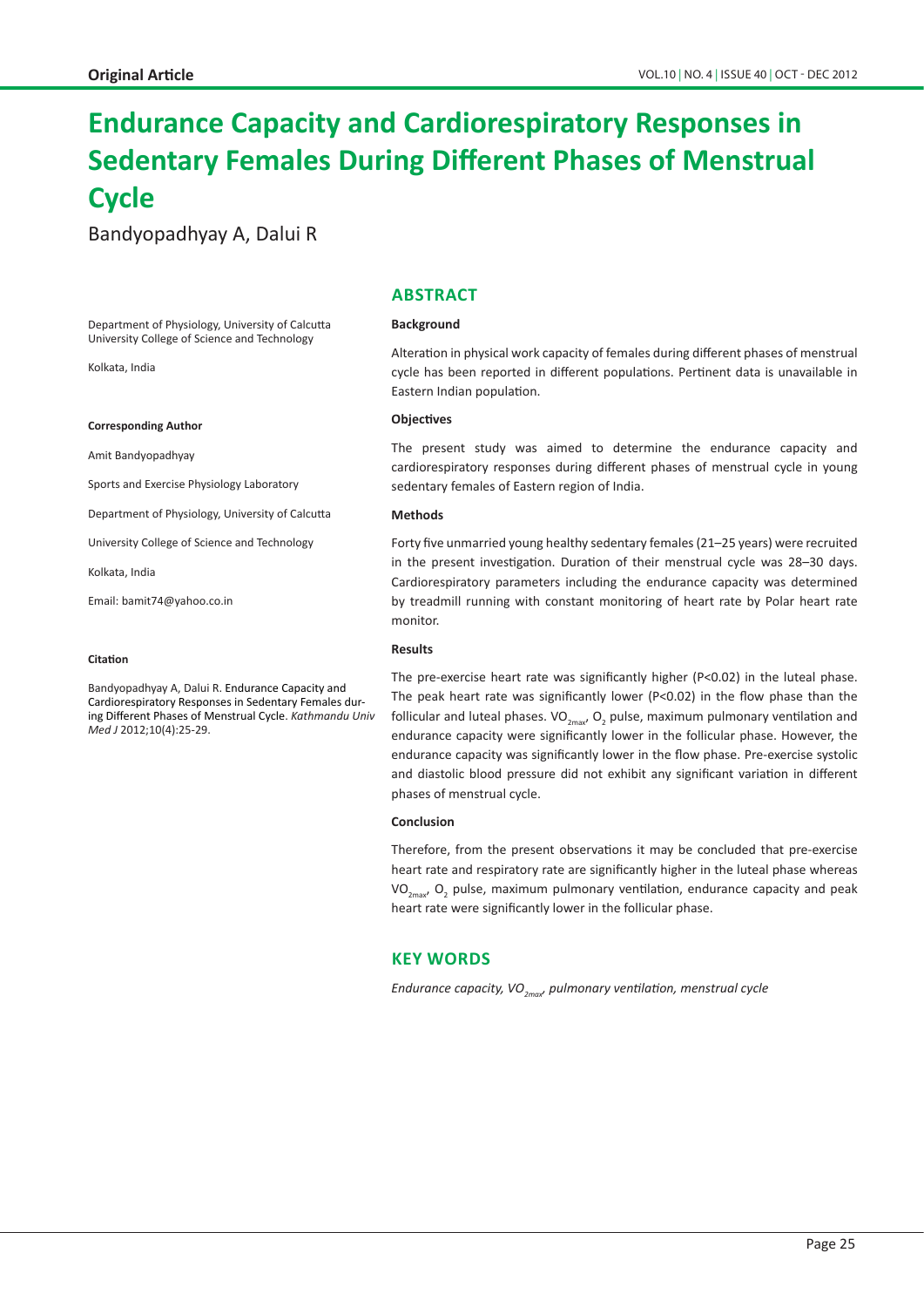# **INTRODUCTION**

Physical exercise is associated with increase in the rate and depth of ventilation along with an increase in the heart rate, stroke volume and cardiac output to meet the excess metabolic demand of the exercise. Cardiorepsiratory responses to exercise have been studied in female athletes and sedentary women.<sup>1-4</sup> Ability to perform strenuous physical exercise largely depend on the cardiorespirstory efficiency to take up, transport and give off oxygen for its utilization.5,6 Moreover, many literatures depicted that the body composition of an individual deals largely with the physical performance level since the lean body mass plays the role of energy supplier during strenuous physical activity.<sup>7-10</sup> Moreover, the selection of ergometer is another important aspect to conclude the performance ability of an individual since different ergometers involve different body musculature.<sup>11</sup>

The increasing participation of women in competitive sports has drawn attention of scientists to understand effect of menstrual cycle on athletic performance.<sup>12</sup> Researches indicated contradictory findings regarding changes in physical work capacity of females during different phases of their menstrual cycle. Pulmonary ventilation increases significantly during the luteal phase whereas cardiorespiratory fitness and peak heart rate were highest in the post-menstrual phase and lowest during the flow phase. $13,14$  However, contradictory findings indicated that cardiorespiratory fitness did not alter in different phases of menstrual cycle.15,16 Many studies suggested that different phases of menstrual cycle do not affect the physical performance.<sup>17-20</sup> While others reported significant impact of different phases of menstrual cycle on the determinants of exercise performance, such as lactate response to exercise, body weight, plasma volume, haemoglobin concentration, heart rate and pulmonary ventilation.21-23

The endocrine profile of female hormones is cyclical during their sexual cycles. It is necessary to enquire into the role of such cyclical endocrine profile in maintaining psychic and physical harmony to extract optimum work. A study was conducted in 40 South Indian females to evaluate their physical work capacity during different phases of menstrual cycle.12 Pertinent studies in Eastern Indian females are unavailable with special reference to the impact of body composition on physical work capacity. The present study was therefore conducted to evaluate the endurance capacity and cardiorespiratory responses in sedentary females of Eastern Region of India during different phases of menstrual cycle.

# **METHODS**

Forty five unmarried healthy sedentary females of 21 to 25 years of age with similar socio-economic background were selected from the post-graduate section of the University

of Calcutta, Kolkata, India. All of them were non-smokers and had normal duration of menstrual cycle (28–30 days). They were not under any medication during the study period. Age of each subject was calculated from the date of birth as recorded in the University Register. Body height and body mass were measured with standard instrument with an accuracy of +0.5 cm in case of body height and +0.25 kg in case of body mass. The basal body temperature was regularly monitored to predict the ovulation that was indicated by a minimum temperature rise of 0.4 to  $0.6^{\circ}$ F.<sup>19</sup> Subjects reported in the laboratory at 9 am on the days of evaluation after a light breakfast. They were asked to refrain from any energetic activity on that day. They took complete rest on an easy chair for half an hour so that cardiopulmonary parameters could reach a steady state.<sup>20</sup> A heart rate monitor was secured on the chest surface of the subject for constant monitoring of heart rate. The preexercise blood pressure was also measured.

The entire experimental protocol was explained to them to allay their apprehension. Ethical permission and written informed consent from each participant were taken for conducting the study.

Experimental protocol was repeated during each phase of one's same menstrual cycle to find out the variation in the studied parameters in different phases of menstrual cycle. The days for experimental trial during different phases of the menstrual cycle were selected according to Doskin VA et al.18

• 3<sup>rd</sup> day of the menstrual cycle (for evaluation in Flow phase)

 $\bullet$  10<sup>th</sup> day of the menstrual cycle (for evaluation in Follicular phase)

• Between  $20<sup>th</sup>$  and  $24<sup>th</sup>$  day of the menstrual cycle (for evaluation in Luteal phase)

# **Prediction of VO2max <sup>24</sup>**

Queen's College step test was performed to predict the  $VO_{2max}$ .

## **Determination of Endurance capacity**

# Work-load selection

After an initial warm-up of five min at a speed of 3 km  $hr<sup>1</sup>$ , exercise consisted of treadmill running at a heart rate of 135–140 beats min<sup>-1</sup>. This heart rate was chosen as an estimate of 70% of maximal age predicted heart rate or HRmax. The corresponding treadmill speed was  $8-10$  km/h<sup>-1</sup> without any inclination or slope. Subject was considered exhausted when severe signs of exhaustion were supervened and she could no longer continue the exercise in spite of decreasing the speed of the treadmill.

## **Determination of Maximum Pulmonary Ventilation**

Low resistance high velocity Collin's triple ''J type'' plastic valve was used for the collection of gas by open circuit method.<sup>23</sup> The valve was connected with the Douglas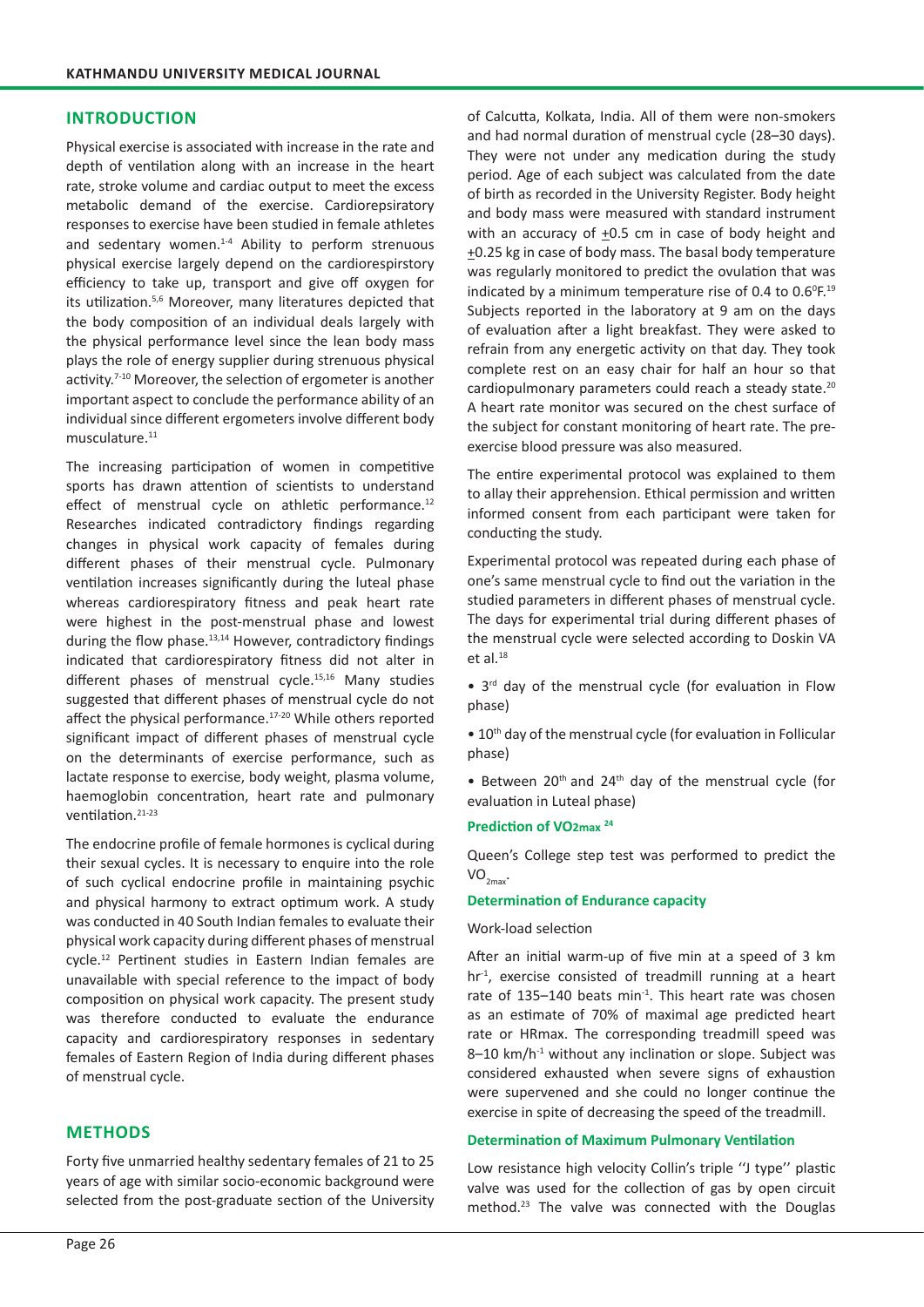

**Figure 1. Changes in heart rate during endurance exercise in different phases of menstrual cycle.**

Bag (150 l) by a standard corrugated rubber tube and the expired gas was collected in the last minute of the endurance exercise. The expired gas was measured in a wet gasometer (Toshniwal, Cat No CG 05.10) to determine the maximum pulmonary ventilation.

All the data have been presented as mean±SD. Analysis of variance (ANOVA) was used to compare the difference between means observed in different phases of menstrual cycle.

The entire experiment was conducted at a room temperature varying from 30-34°C and the relative humidity ranging between 67–70%.

# **RESULTS**

The mean of age, body weight and body height of the subjects were 23.4 ±2.45 years, 55.26±3.28 kg and 163.01 ±4.34 cm, respectively. Pre-exercise heart rate, respiratory

**Table 1.Cardiorespiratory parameters of the subjects in different phases of menstrual cycle.**

| <b>Menstrual phases</b>                      | <b>Flow Phase</b>  | <b>Follicular</b><br>Phase | <b>Luteal Phase</b> |
|----------------------------------------------|--------------------|----------------------------|---------------------|
| Pre-Exercise Heart<br>Rate (beats.min-1)     | $75.00 + 4.1$      | $72.64 + 3.9$              | 78.87±4.3*          |
| Systolic blood pressure<br>(mm of Hg)        | $114 + 6.0$        | $112 + 6.4$                | $110+7.0$           |
| Diastolic blood pres-<br>sure (mm of Hg)     | 80±6.0             | $78 + 6.4$                 | 76±7.0              |
| Respiratory rate                             | 18.69+2.19         | 18.06+2.57                 | $20.51 \pm 2.40$ ** |
| VO <sub>2</sub> max (mL.kg $-1$ .<br>$min-1$ | $36.87 \pm 2.9$ ** | $39.95 \pm 2.4$            | $39.64 \pm 2.4$     |
| Maximum Pulmonary<br>Ventilation (L.min-1)   | 50.75±5.4 *        | 58.05±5.3                  | $58.31 + 4.4$       |
| O <sub>2</sub> Pulse (mL.beat-1)             | $8.89 \pm 0.9$ **  | $9.60 \pm 0.80$            | $9.41 \pm 0.8$      |
| <b>Endurance capacity</b><br>(min)           | $31.3 \pm 1.0$ **  | $38.0 + 1.0$               | $37.8 \pm 0.9$      |
| Peak Heart Rate<br>$(beats.min-1)$           | $185.80\pm2.8*$    | 188.87±3.6                 | $188.73 + 3.1$      |

Values are mean ± SD; \*P<0.02, \*\*P<0.001

rate, systolic and diastolic blood pressure,  $\rm VO_{2max}$ ,  $\rm O_2$  pulse, maximum pulmonary ventilation, endurance capacity and peak heart rate of the subjects are presented in table 1. The pre-exercise heart rate was significantly higher (P<0.02) in the luteal phase. The peak heart rate was significantly lower (P<0.02) in the flow phase than the follicular and luteal phases.  $VO_{2\text{max}}$ ,  $O_2$  pulse, maximum pulmonary ventilation and endurance capacity were significantly lower in the follicular phase. Working heart rates recorded in each min during endurance exercise in different phases of menstrual cycle were represented in fig 1.

## **DISCUSSION**

There is a conceptual fact that the cardiac output is proportionate to the VO2max.<sup>25,26</sup> The maximum stroke volume is achieved at an oxygen consumption of 40% of VO<sub>2max</sub> and mean pulse rate of 110/min.<sup>27</sup> Therefore the further increase in cardiac output with increase in workloads is solely attributed to the increase in heart rate that is limited to  $170-180$  beats.min<sup>-1</sup> beyond which the diastolic period decreases leading to less filling of the heart.<sup>27</sup> So pulse rate is an estimate of the limit to which cardiac output can be increased.<sup>12</sup>

 $VO_{2<sub>max</sub>}$  has been globally accepted as the determinant of maximal performance capacity and it is primarily controlled by cardiovascular transport rather than pulmonary capacity since cardiovascular adjustment plays the chief role in oxygen transport.<sup>28</sup> Linear relationship among pulse rate, cardiac output and maximum oxygen consumption is also established.<sup>26,27</sup>

On the basis of these principles Wahlund proposed the concept of PWC $_{170}$  which was later modified by Watson and Donovan.<sup>23, 25,29</sup> But, procedure for determination of PWC<sub>170</sub> involves bicycle exercise that does not involve the whole body musculature. Considering this fact, to involve the activity of entire body musculature, in the present study the exercise in treadmill has been preferred.

Endurance capacity,  $O_2$  pulse, peak heart rate, VO<sub>2max</sub> and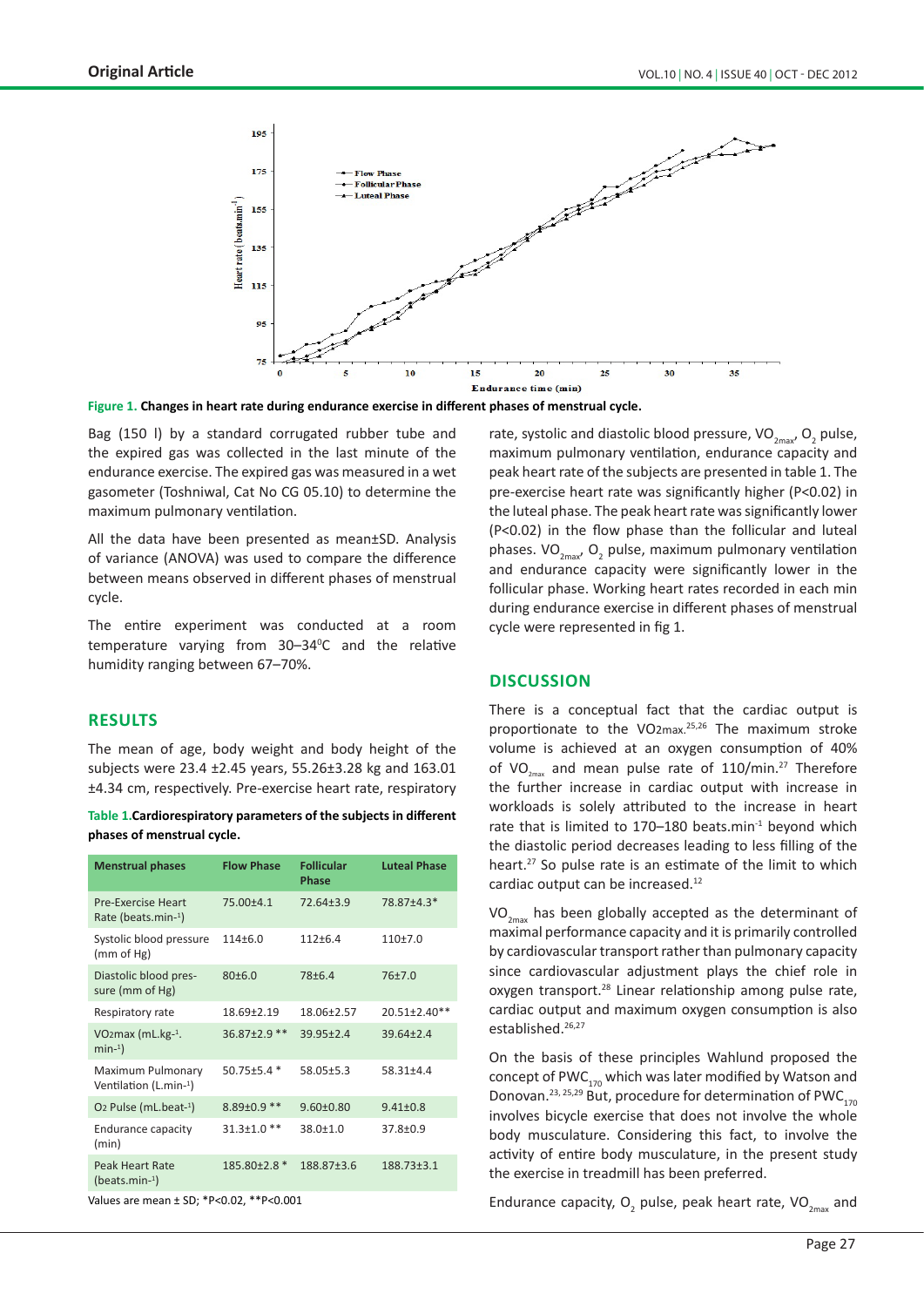maximum voluntary ventilation were significantly lower in the luteal phase although these parameters did not show any significant difference between the exercise trials in follicular and flow phases (table 1). Similar findings are evident in case of working heart rates during the different phases of menstrual cycle (Fig 1). Pre-exercise heart rate was significantly higher (P<0.02) in the flow phase. Such increase in resting heart rate during luteal phase was probably because of increased sympathetic activity resulted from inflated cardiovascular response to hormonal changes.<sup>18</sup> The preliminary links in the  $O<sub>2</sub>$ transport chain are cardiovascular and respiratory system. Increased pre-exercise respiratory rate during luteal phase might be attributed to increased progesterone induced enhancement in sensitivity of respiratory centers to  $CO_2$  during endurance exercise.<sup>12,30</sup> The decreased mechanical efficiency of the respiratory system due to this leads to increased  $O_2$  consumption by respiratory muscles themselves, leading to a point nearer to critical ventilation.31 This might be the cause of higher value of pulmonary ventilation during the luteal phase.

Elevated sympathetic activity during luteal phase intensifies the increment in HR during exercise that in turn reduces the cardiac output.<sup>17</sup> Existence of higher heart rate and respiratory rate during luteal phase may be due to the fact that aerobic capacity or work done is directly proportional to the cardiac output that is met with the exaggerated HR and RR responses to exercise stimulus through sympathetic activity.<sup>17</sup> Thus the cardiovascular system and respiratory system are the links in limiting  $O_2$  transport during luteal phase and that might be the cause of existence of highest value of  $VO_{2m}$  in the luteal phase.

**REFERENCES**

- 1. Åstrand I. Aerobic capacity in men and women with reference to age. *Acta Physical Scand* 1960; 49 : 1 – 5.
- 2. Saltin B, Åstrand PO. Maximal oxygen uptake in athletes. *J Appl Physiol* 1967; 23: 353–7.
- 3. Kilbom A. Submaximal intensities in women. *Scand J Clin Invest* 1971;  $28:141 - 7.$
- 4. Drinkwater BL, Horvath SH, Wells CL. Aerobic power of females aged 10-68 years. *J Garont* 1975; 30 : 385 – 92.
- 5. Taylor HL, Buskirk E, Henschel A. Maximum oxygen uptake as an objective measure of cardiorespiratory performance. *J Appl Physiol*   $1955: 8: 73 - 8.$
- 6. Hettinger T, Birkhead NC, Horvath JM, Issekntz B, Rodahl K. Assessment of physical work capacity. *J Appl Physiol* 1961; 36 : 711 – 15.
- 7. Gitin EL, Olerud JE, Carroll HW. Maximal oxygen uptake based on lean body mass, a meaningful measure of physical fitness. *J Appl Physiol*  1974; 36: 757 – 62.
- 8. Kitagawa K, Ikuta K, Hirota K, Hara Y. Investigation of lean body mass as a limiting factor of maximum oxygen uptake. *J Phys Fit* 1974; 23:  $96 - 105.$
- 9. Kitagawa K, Miyashita M, Yamamoto. Maximal oxygen uptake, body composition and running performance in young Japanese adults of both sexes. *Jap J Phys Edu* 1977; 21 : 335 – 41.

The endurance capacity was significantly lower in the flow phase as also reported in terms of PWC $_{170}$  in Japanese, Western and Indian population from other provinces.<sup>17,18,32,33</sup> However the findings were contradictory to the findings of Doolittle et.al.34,35

Various psychophysiological factors are also responsible for altered exercise performance during different phases of menstrual cycle. Neurological constituents which acquire somatic manifestations are the psychic factors whereas fluid retention in the muscles is physiological factors which cause pain, discomfort and decreased muscular contraction.<sup>33,36</sup> According to Girija B et al Indian social perspectives are also to some extent act as a stigma to menstruating women and this may also be considered as a factor to decrease the performance.<sup>12</sup> They also hypothesized that estimation of female sex hormones during different phases and its correlation to working capacity may reveal more facts.

The present observations corroborated with the earlier studies in Indians, Japanese and Western populations.17,32,33,36 However, the pre-exercise systolic and diastolic blood pressure did not exhibit any significant variation in different phases of menstrual cycle.

# **CONCLUSION**

Therefore, from the present observations it may be concluded that pre-exercise heart rate and respiratory rate are significantly higher in the luteal phase although systolic blood pressure, diastolic blood pressure and working heart rates did not change during different phases of menstrual cycle. On the other hand,  $VO_{2\text{max}}$ , O<sub>2</sub> pulse, maximum pulmonary ventilation, endurance capacity and peak heart rate were significantly lower in the follicular phase.

- 10. Watanabe K, Nakadomo F, Maeda K. Relationship between body composition and cardio-respiratory fitness in Japanese junior high school boys and girls. *Ann Physiol Anthropol* 1994; 13 : 167 – 75.
- 11. Chatterjee S, Chakravarti B. Comparative study of maximum aerobic capacity by three ergometers in untrained college women. *Japn J Physiol* 1986; 36 : 151–62.
- 12. Girija B, Veeraiah S. Effect of different phases of menstrual cycle on physical working capacity in Indian population. *Indian J Physiol Pharmacol* 2011; 55 : 165 – 9.
- 13. Mline JA. The respiratory response to pregnancy. *Postgrad Med J*  1975; 55 : 318 – 21.
- 14. Chatterjee P, Nag S, Kali M, Chatterjee S. Study on VO<sub>2mav</sub> of female athletes in relation to menstrual cycle. *Ind J Physiol & Allied Sci* 1988;  $42:11 - 21.$
- 15. Gamberale F. Effects of menstruation on work performance. *Ergonomics* 1985; 28: 19-25.
- 16. Sarkar S, Nag S, Chatterjee P. Menstrual cycle its effects on some cardiorespiratory responses to exercise. *Biomed* 1996; 16 : 33–39.
- 17. Mehta V, Chakrabharthy AS. Autonomic functions during different phases of menstrual cycle. *Indian J Physiol Pharmacol* 1993; 37: 56  $-62.$